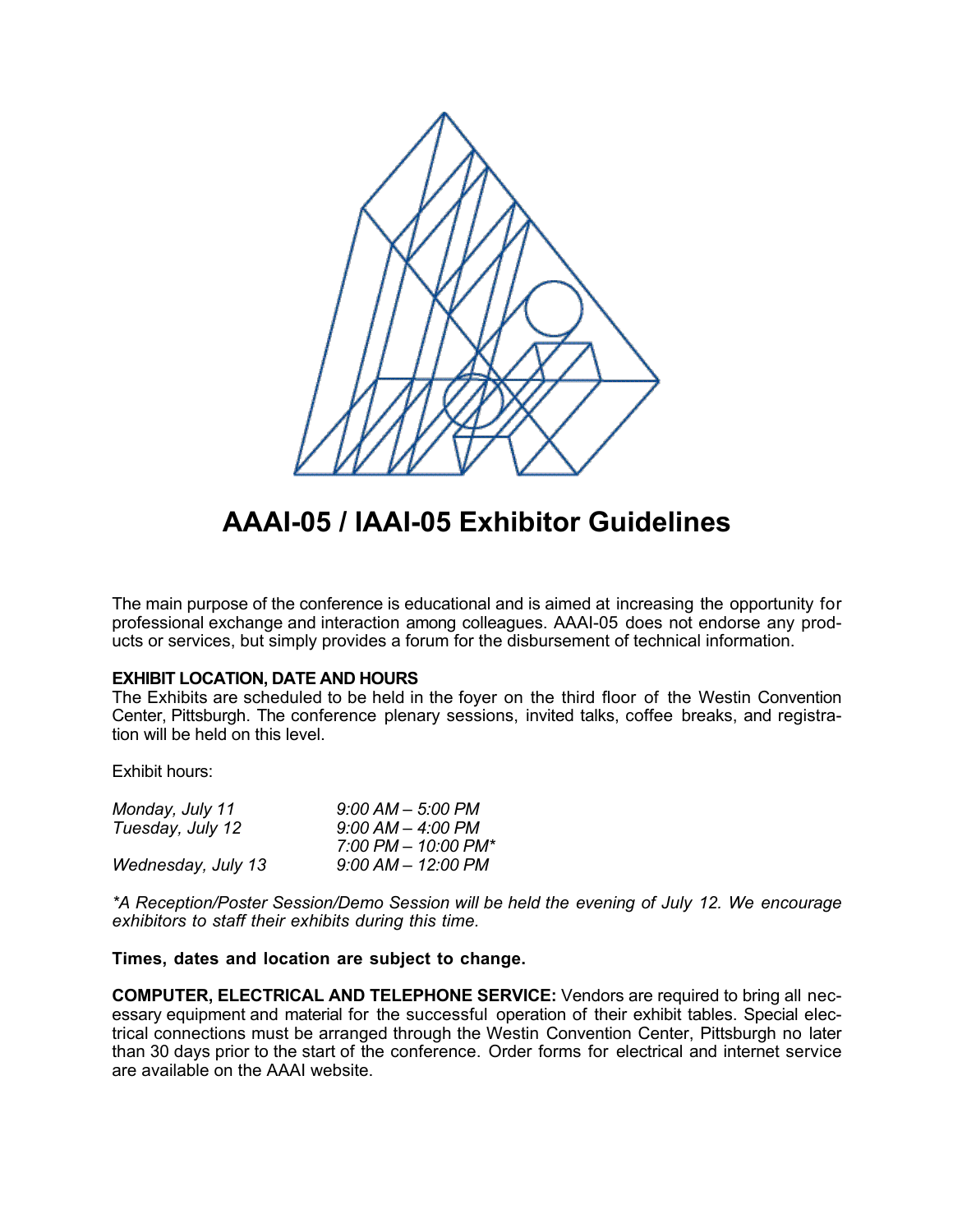**SPACE GUIDELINES:** *Because of space limitations, only tabletop exhibits are allowed.* Each exhibitor will be provided with one, 6 ft x 30 inch draped table on which they may arrange their display. If available and if space permits, additional tables can be provided for a small charge.

**PRODUCTS:** AAAI reserves the right to refuse the application of any exhibitor whose display materials, product, or overall exhibit is deemed inappropriate for presentation at the AAAI-05 conference. Exhibits will be deemed appropriate if they represent products and services within the field, including, but not limited to, hardware, software, peripherals, telecommunications equipment and services, consulting and research firms, industrial laboratories, book publishers, universities, and so on. In the event it is not clearly apparent that a company and/or its products/services are directly related to the field, AAAI will request sufficient information to determine a company's relationship to the field. Based on a review of the information submitted, AAAI will either grant or deny the right to participate in the Exhibit Program.

**DEFAULT OCCUPANCY/UNOCCUPIED BOOTH SPACE:** In the event space(s) held by an exhibitor is not set up by 9:00 AM on Monday, July 11, AAAI will use such space as it sees fit. The exhibitor failing to occupy the contracted space remains liable for fees on the space and is not entitled to any refund. All exhibits should be staffed during official show hours. If an exhibitor chooses to leave the exhibit unstaffed for periods of time, the exhibitor remains liable for all products, AV equipment, and other materials left in the exhibit during their absence.

**SUBLETTING OF SPACE:** The exhibitor shall not sublet or apportion any part of the space assigned or have representatives, equipment, or materials from other firms in the exhibit space. Non-exhibiting firms are not allowed to distribute promotional materials in the exhibit area nor demonstrate their products in another vendor's space.

**FIRE REGULATIONS:** The exhibitor assumes all responsibility for compliance with local, city, and state ordinances and regulation covering fire, safety, and health. No flammable or gas substance can be used in the exhibit area.

No flammable decorations or covering for display fixtures can be used, and all fabrics or other materials used for decoration or covering shall be flameproof. All wiring devices and sockets shall be in good condition and meet the requirements of local law.

**SHIPPING:** All packages must be labeled with the function name, date and on-site contact name in care of the Westin Convention Center, Pittsburgh. Please contact AAAI for information. Exhibitors may ship boxes up to **3 days** prior to the start of the meeting, directly to the hotel. Any packages or boxes that need to be shipped out of the Hotel after the function are the sole responsibility of the Exhibitor. AAAI will not be able to provide storage space for exhibitor materials during the conference. This includes shipping materials and boxes (empty or full), display items, or personal belongings. Storage space should be arranged directly with the hotel.

**SECURITY:** There will be no additional security beyond the standard hotel personnel for the exhibit area. Exhibitors are responsible for the safety and security of all their products, equipment and literature. No items may be left in the exhibit area after 1:00 PM on Wednesday, July 13. Items left unattended are subject to loss. AAAI, its agents, and the Westin Convention Center, Pittsburgh assume no responsibility for damage or loss of boxes, crates, equipment, or any other exhibitor materials.

**SALES:** Sales are permitted in the exhibitor area. Items offered for sale must be part of the exhibitor's existing product line. The sale of novelty or theme items (i.e. t-shirts, bags, etc.) is prohibited. For sale/sold signs, price tags, or other merchandising information are not allowed.